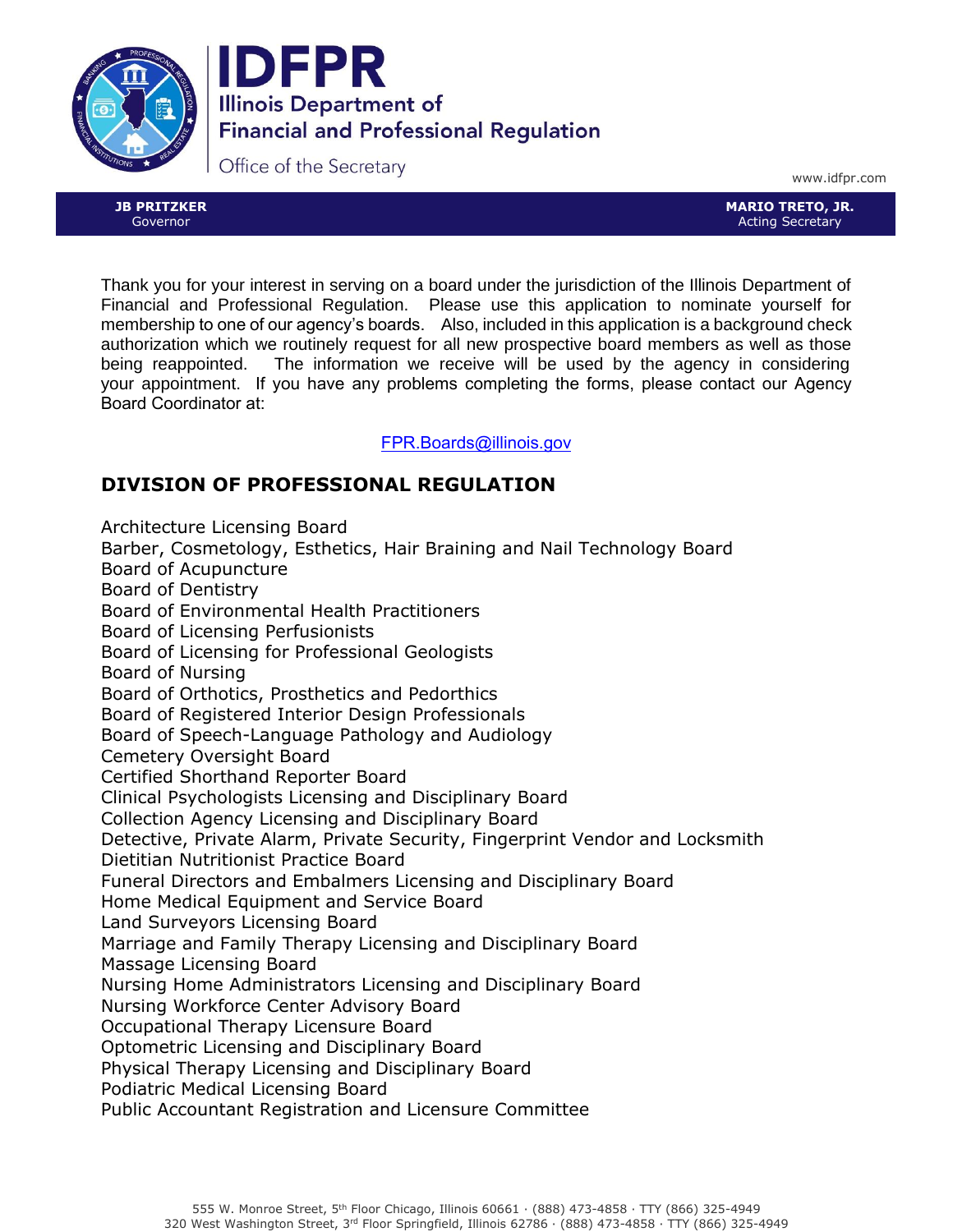Respiratory Care Board Roofing Advisory Board Sex Offender Evaluation and Treatment Provider Licensing and Disciplinary Board Social Work Examining and Disciplinary Board State Board of Pharmacy State Board of Professional Engineers State Medical Disciplinary Board State Medical Licensing Board State of Illinois Athletic Board Structural Engineering Board Veterinarian Licensing and Disciplinary Board

### **DIVISION OF REAL ESTATE**

Auction Advisory Board Community Association Manager Licensing and Disciplinary Board Real Estate Administration and Disciplinary Board Real Estate Appraisal Administration and Disciplinary Board

### **DIVISION OF BANKING**

State Banking Board of Illinois

### **DIVISION OF FINANCIAL INSTITUTIONS**

Board of Credit Union Advisors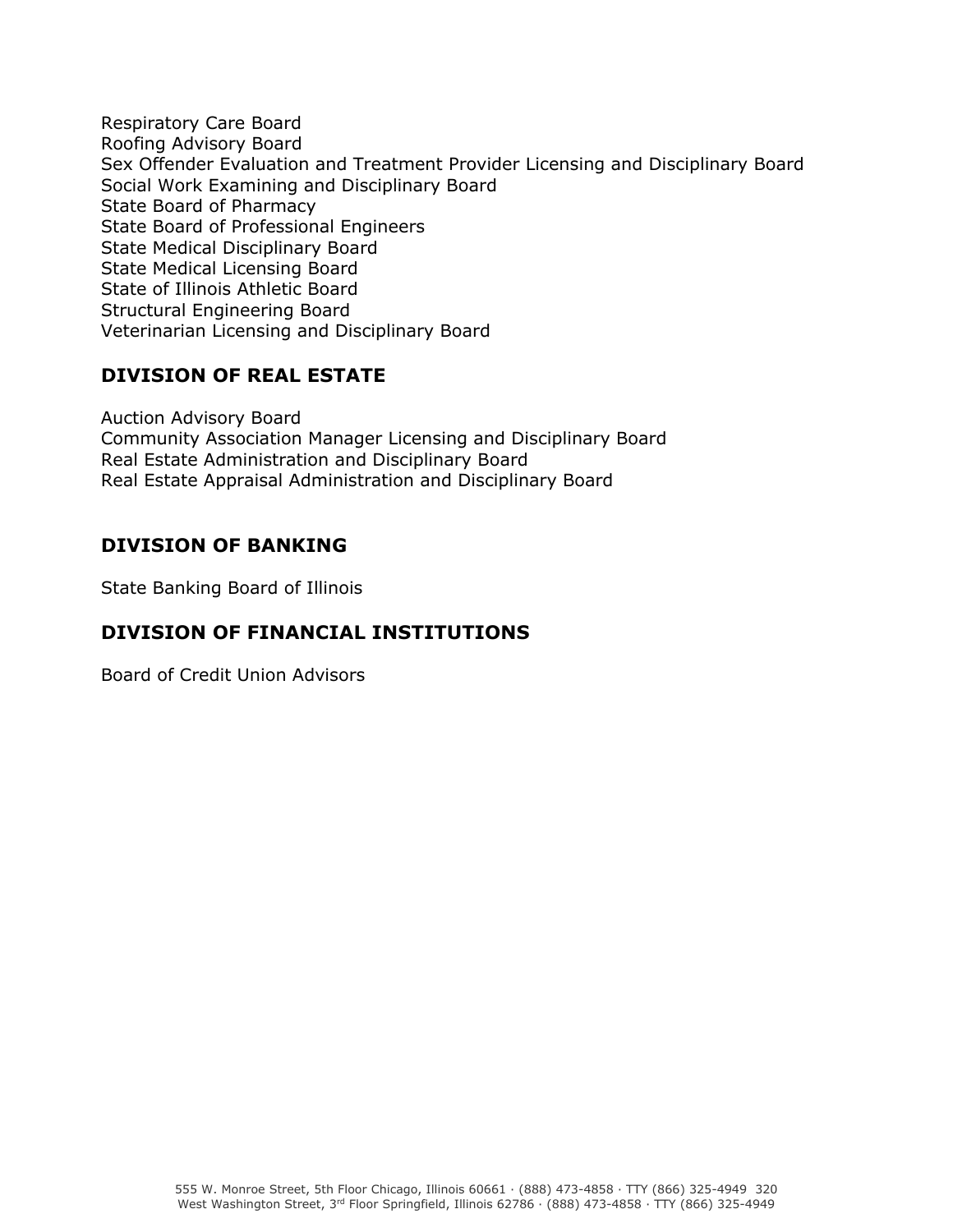|                                                                                                                                                                                                                                |                                                                          | 1. DATE SUBMITTED                            |             |                                                                                                                                                                                    |                                                                                                           |  |
|--------------------------------------------------------------------------------------------------------------------------------------------------------------------------------------------------------------------------------|--------------------------------------------------------------------------|----------------------------------------------|-------------|------------------------------------------------------------------------------------------------------------------------------------------------------------------------------------|-----------------------------------------------------------------------------------------------------------|--|
| <b>RESUME FOR</b><br><b>BOARD/COMMITTEE CANDIDATES</b>                                                                                                                                                                         |                                                                          |                                              |             |                                                                                                                                                                                    |                                                                                                           |  |
| 2. PRINT NAME                                                                                                                                                                                                                  |                                                                          |                                              |             |                                                                                                                                                                                    | 3. NAME OF BOARD/COMMITTEE FOR WHICH YOU ARE APPLYING                                                     |  |
|                                                                                                                                                                                                                                |                                                                          |                                              |             |                                                                                                                                                                                    |                                                                                                           |  |
| 4. LIST OTHER LEGAL NAMES YOU HAVE USED OR BEEN KNOWN BY                                                                                                                                                                       |                                                                          | 5.                                           |             |                                                                                                                                                                                    |                                                                                                           |  |
|                                                                                                                                                                                                                                |                                                                          | Female                                       | <b>Male</b> |                                                                                                                                                                                    |                                                                                                           |  |
| 6. RESIDENCE ADDRESS (Street, City, State, ZIP Code)                                                                                                                                                                           |                                                                          |                                              |             | Native Indian. A person having origins in any of<br>the original peoples of North America and who<br>maintains cultural identification through tribal<br>affiliation or community. |                                                                                                           |  |
| 7. E-MAIL ADDRESS(ES)                                                                                                                                                                                                          |                                                                          |                                              |             | Asian. A person having origins in any of the orig-<br>inal peoples of the Far East, Southeast Asia, the                                                                            |                                                                                                           |  |
|                                                                                                                                                                                                                                |                                                                          |                                              |             | Indian subcontinent, or the Pacific Islands. This<br>area includes, for example, China, Japan, Korea,<br>the Philippine Islands, and Samoa.                                        |                                                                                                           |  |
| Business: Electric Contract Contract Contract Contract Contract Contract Contract Contract Contract Contract Contract Contract Contract Contract Contract Contract Contract Contract Contract Contract Contract Contract Contr |                                                                          |                                              |             |                                                                                                                                                                                    |                                                                                                           |  |
| 8. TELEPHONE NUMBERS                                                                                                                                                                                                           | 9. FACSIMILE NUMBERS                                                     |                                              |             |                                                                                                                                                                                    |                                                                                                           |  |
| HOME:                                                                                                                                                                                                                          | HOME:                                                                    |                                              |             | of Africa.                                                                                                                                                                         | African American not of Hispanic Origin. A per-<br>son having origins in any of the black racial groups   |  |
| <b>BUSINESS:</b>                                                                                                                                                                                                               | <b>BUSINESS:</b>                                                         |                                              |             | Hispanic. A person of Mexican, Puerto Rican, Cu-                                                                                                                                   |                                                                                                           |  |
| CELL:<br>10. PLACE OF BIRTH                                                                                                                                                                                                    | OTHER:<br>11. COUNTY OF RESIDENCE                                        |                                              |             |                                                                                                                                                                                    | ban, Central or South American or other Spanish<br>Culture or origin, regardless of race.                 |  |
| 12. ARE YOU A UNITED STATES CITIZEN? 13. ILLINOIS RESIDENT SINCE (Year)                                                                                                                                                        |                                                                          |                                              |             |                                                                                                                                                                                    | White not of Hispanic Origin. A person having or-<br>igins in any of the original people of Europe, North |  |
|                                                                                                                                                                                                                                |                                                                          |                                              |             | Africa or the Middle East.                                                                                                                                                         |                                                                                                           |  |
| <b>YES</b><br><b>NO</b>                                                                                                                                                                                                        |                                                                          |                                              |             |                                                                                                                                                                                    |                                                                                                           |  |
| 14. EDUCATION                                                                                                                                                                                                                  |                                                                          |                                              |             | <b>No Response</b>                                                                                                                                                                 |                                                                                                           |  |
| SECONDARY - Name and Location of Institution<br>A.                                                                                                                                                                             |                                                                          |                                              |             |                                                                                                                                                                                    | GRADUATED?<br><b>Yes</b><br>lNo                                                                           |  |
| <b>B.</b>                                                                                                                                                                                                                      | COLLEGE - UNDERGRADUATE/BACCALAUREATE - Name and Location of Institution |                                              |             |                                                                                                                                                                                    | GRADUATED?<br>No.<br>Yes                                                                                  |  |
| NUMBER OF YEARS ATTENDED                                                                                                                                                                                                       | <b>CURRICULUM</b>                                                        | TYPE OF DEGREE GRANTED                       |             |                                                                                                                                                                                    | DATE DEGREE ISSUED                                                                                        |  |
|                                                                                                                                                                                                                                | <u>__</u> Major                                                          |                                              |             |                                                                                                                                                                                    |                                                                                                           |  |
|                                                                                                                                                                                                                                | Minor                                                                    |                                              |             |                                                                                                                                                                                    |                                                                                                           |  |
|                                                                                                                                                                                                                                | COLLEGE - UNDERGRADUATE/BACCALAUREATE - Name and Location of Institution |                                              |             |                                                                                                                                                                                    |                                                                                                           |  |
| NUMBER OF YEARS ATTENDED                                                                                                                                                                                                       | <b>CURRICULUM</b>                                                        | TYPE OF DEGREE GRANTED                       |             |                                                                                                                                                                                    | DATE DEGREE ISSUED                                                                                        |  |
|                                                                                                                                                                                                                                | Major                                                                    |                                              |             |                                                                                                                                                                                    |                                                                                                           |  |
|                                                                                                                                                                                                                                |                                                                          |                                              |             |                                                                                                                                                                                    |                                                                                                           |  |
|                                                                                                                                                                                                                                | Minor                                                                    |                                              |             |                                                                                                                                                                                    |                                                                                                           |  |
| COLLEGE - POSTGRADUATE - Name and Location of Institution<br>C.                                                                                                                                                                |                                                                          |                                              |             |                                                                                                                                                                                    |                                                                                                           |  |
| <b>TYPE OF CURRICULUM</b>                                                                                                                                                                                                      |                                                                          | TYPE OF DEGREE GRANTED                       |             |                                                                                                                                                                                    | DATE DEGREE ISSUED                                                                                        |  |
|                                                                                                                                                                                                                                |                                                                          |                                              |             |                                                                                                                                                                                    |                                                                                                           |  |
| COLLEGE - POSTGRADUATE - Name and Location of Institution                                                                                                                                                                      |                                                                          |                                              |             |                                                                                                                                                                                    |                                                                                                           |  |
| TYPE OF CURRICULUM                                                                                                                                                                                                             |                                                                          | TYPE OF DEGREE GRANTED<br>DATE DEGREE ISSUED |             |                                                                                                                                                                                    |                                                                                                           |  |
| IL486-0882<br>10/21 (DO) On-line                                                                                                                                                                                               |                                                                          |                                              |             |                                                                                                                                                                                    | Resume for Board/Committee Candidates p. 1                                                                |  |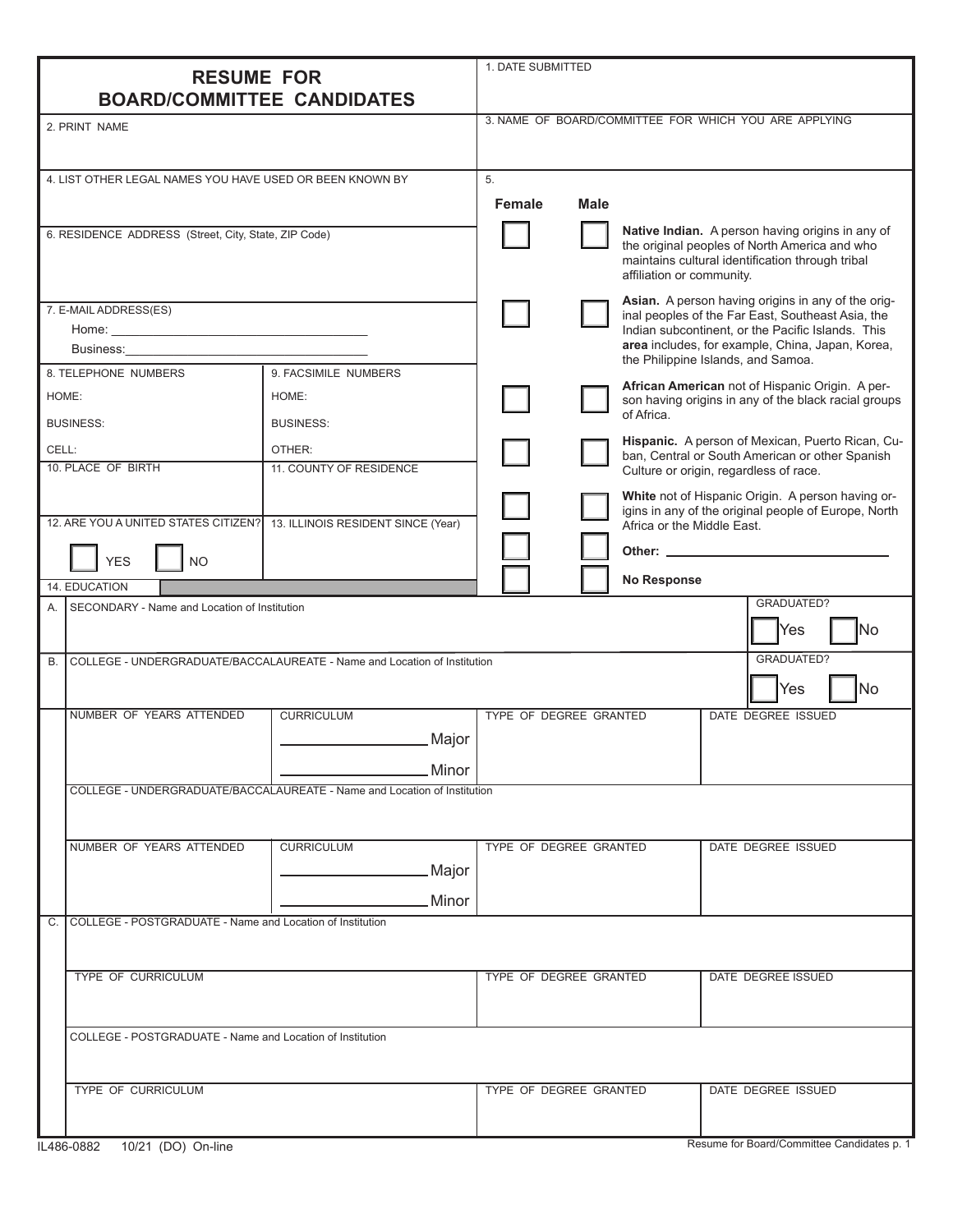|  |  |  |  |  |  |  | 19. Please explain why you wish to serve in state government. |
|--|--|--|--|--|--|--|---------------------------------------------------------------|
|--|--|--|--|--|--|--|---------------------------------------------------------------|

20. What unique characteristics, qualifications and experiences would you bring to a board or committee?

Please use the remainder of this page to supply additional information; identify by section number, i.e., 14. Education.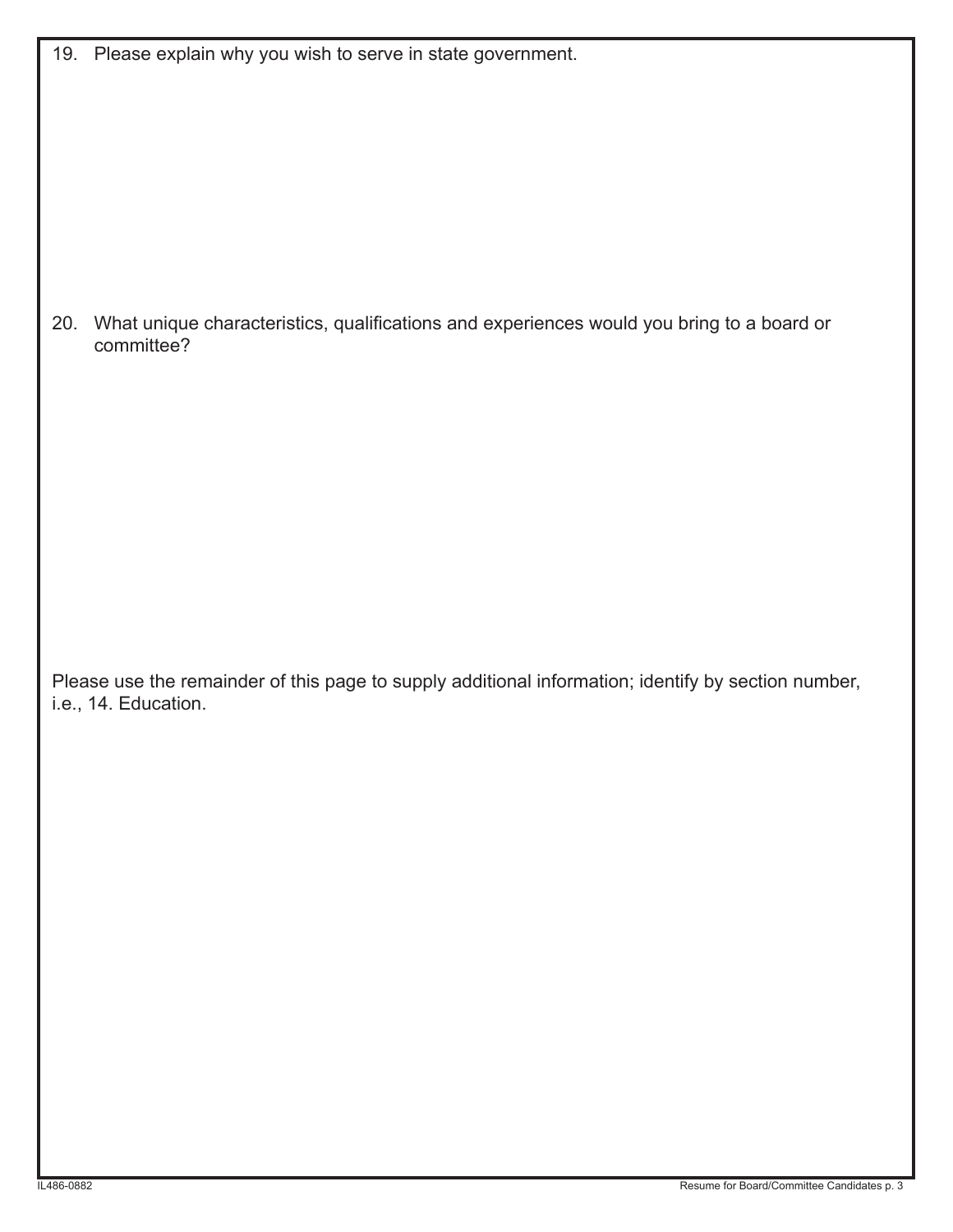| 15. LICENSE QUALIFICATIONS                                                                 |                 |                                                                                      |                           |  |                    |                                       |
|--------------------------------------------------------------------------------------------|-----------------|--------------------------------------------------------------------------------------|---------------------------|--|--------------------|---------------------------------------|
| Type of Licensure                                                                          |                 | <b>License Number</b>                                                                | Date of Licensure         |  | State of Licensure | License Ever Disciplined?<br>Current? |
|                                                                                            |                 |                                                                                      |                           |  |                    | No<br>No<br>Yesl<br>Yes               |
|                                                                                            |                 |                                                                                      |                           |  |                    | No<br>No<br>Yes<br>Yes                |
|                                                                                            |                 |                                                                                      |                           |  |                    | $\mathsf{No}$<br>No<br>Yes<br>Yes     |
|                                                                                            |                 | 16. PROFESSIONAL EXPERIENCE - Time must be accounted for from graduation to present. |                           |  |                    |                                       |
| <b>DATE</b>                                                                                |                 |                                                                                      |                           |  |                    |                                       |
| From                                                                                       | $\overline{10}$ |                                                                                      | EMPLOYER NAME AND ADDRESS |  |                    | DESCRIPTION OF EXPERIENCE             |
|                                                                                            |                 |                                                                                      |                           |  |                    |                                       |
|                                                                                            |                 |                                                                                      |                           |  |                    |                                       |
|                                                                                            |                 |                                                                                      |                           |  |                    |                                       |
|                                                                                            |                 |                                                                                      |                           |  |                    |                                       |
|                                                                                            |                 |                                                                                      |                           |  |                    |                                       |
|                                                                                            |                 |                                                                                      |                           |  |                    |                                       |
|                                                                                            |                 |                                                                                      |                           |  |                    |                                       |
|                                                                                            |                 |                                                                                      |                           |  |                    |                                       |
|                                                                                            |                 |                                                                                      |                           |  |                    |                                       |
|                                                                                            |                 |                                                                                      |                           |  |                    |                                       |
|                                                                                            |                 |                                                                                      |                           |  |                    |                                       |
|                                                                                            |                 |                                                                                      |                           |  |                    |                                       |
|                                                                                            |                 |                                                                                      |                           |  |                    |                                       |
|                                                                                            |                 |                                                                                      |                           |  |                    |                                       |
|                                                                                            |                 |                                                                                      |                           |  |                    |                                       |
|                                                                                            |                 |                                                                                      |                           |  |                    |                                       |
|                                                                                            |                 |                                                                                      |                           |  |                    |                                       |
| 17. PROFESSIONAL ASSOCIATIONS/ACTIVITIES                                                   |                 |                                                                                      |                           |  |                    |                                       |
|                                                                                            |                 |                                                                                      |                           |  |                    |                                       |
|                                                                                            |                 |                                                                                      |                           |  |                    |                                       |
|                                                                                            |                 |                                                                                      |                           |  |                    |                                       |
| 18. HONORS/PUBLICATIONS/OTHER                                                              |                 |                                                                                      |                           |  |                    |                                       |
|                                                                                            |                 |                                                                                      |                           |  |                    |                                       |
|                                                                                            |                 |                                                                                      |                           |  |                    |                                       |
|                                                                                            |                 |                                                                                      |                           |  |                    |                                       |
| NOTE: If you would also like to submit a resume, please email to: fpr.boards@illinois.gov. |                 |                                                                                      |                           |  |                    |                                       |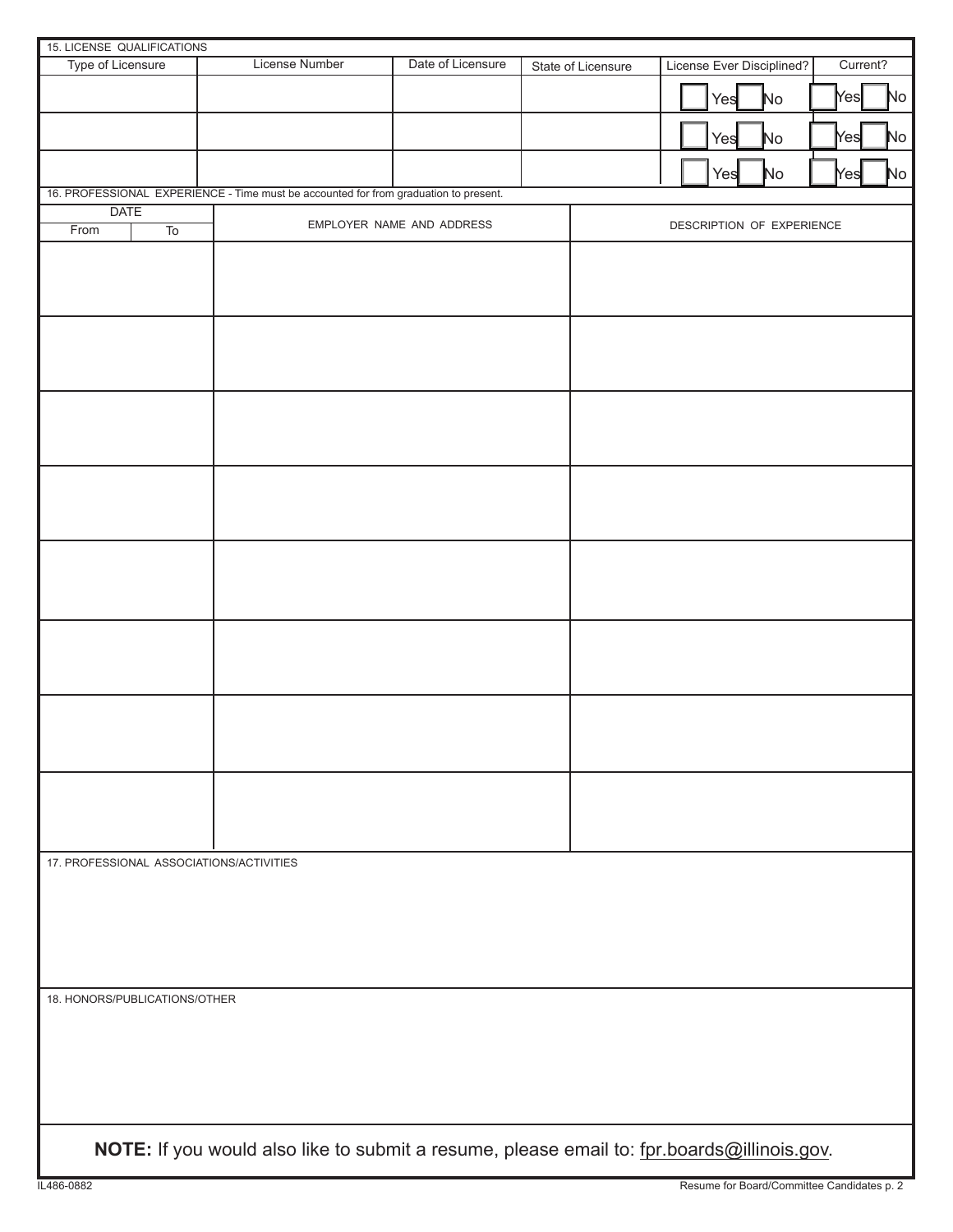### CONFLICT OF INTEREST QUESTIONNAIRE

|    | If answer is "YES" to any of the following, please explain below or on the following page.                                                                                                                                                                                                                                                                                                              | <b>YES</b> | <b>NO</b> |  |
|----|---------------------------------------------------------------------------------------------------------------------------------------------------------------------------------------------------------------------------------------------------------------------------------------------------------------------------------------------------------------------------------------------------------|------------|-----------|--|
| 1. | Have you or your company entered into any business or consulting contracts with the State in the<br>last three years? If so, list your partners (if any), and identify all state agencies and departments with<br>which you or your company have had a contract in the last three years.                                                                                                                |            |           |  |
| 2. | If you answered "Yes" to question number 1, did you receive more than 7 1/2% of the total distribut-<br>able income under a State contract other than an employment contract or did you, together with your<br>spouse or immediate family member living with you, receive more than 15% in the aggregate of the<br>total distributable income under a State contract other than an employment contract? |            |           |  |
| 3. | Have you ever been named a party to any lawsuit or administrative proceeding? If so, please list<br>county and year filed, disposition, and brief description of the case.                                                                                                                                                                                                                              |            |           |  |
| 4. | Have you ever been arrested for or convicted of a felony, or convicted of any criminal offense in Illinois,<br>or in another state, or in federal court (other than minor traffic violations)? If yes, please provide date<br>and place of arrest/conviction and the nature of the offense(s).                                                                                                          |            |           |  |
| 5. | Are you aware of any investigation of your conduct by any federal, state or local law enforcement<br>agency?                                                                                                                                                                                                                                                                                            |            |           |  |
| 6. | Have you ever filed for protection under the bankruptcy laws?                                                                                                                                                                                                                                                                                                                                           |            |           |  |
| 7. | Have you ever defaulted on a bank, personal or government-guaranteed loan?                                                                                                                                                                                                                                                                                                                              |            |           |  |
| 8. | Are you, your spouse/domestic partner or any member of your immediate family a public official, gov-<br>ernment employee or a lobbyist registered with the State of Illinois?                                                                                                                                                                                                                           |            |           |  |
| 9. | Is there anything in your background, including any investments or real estate holdings, which might<br>create or appear to create any conflict of interest with your appointment?                                                                                                                                                                                                                      |            |           |  |
|    | 10. Is there anything in your background which, if it were disclosed, might prove to be embarrassing to you<br>or to the Governor?                                                                                                                                                                                                                                                                      |            |           |  |
|    | <b>Print Name</b><br>Date Submitted                                                                                                                                                                                                                                                                                                                                                                     |            |           |  |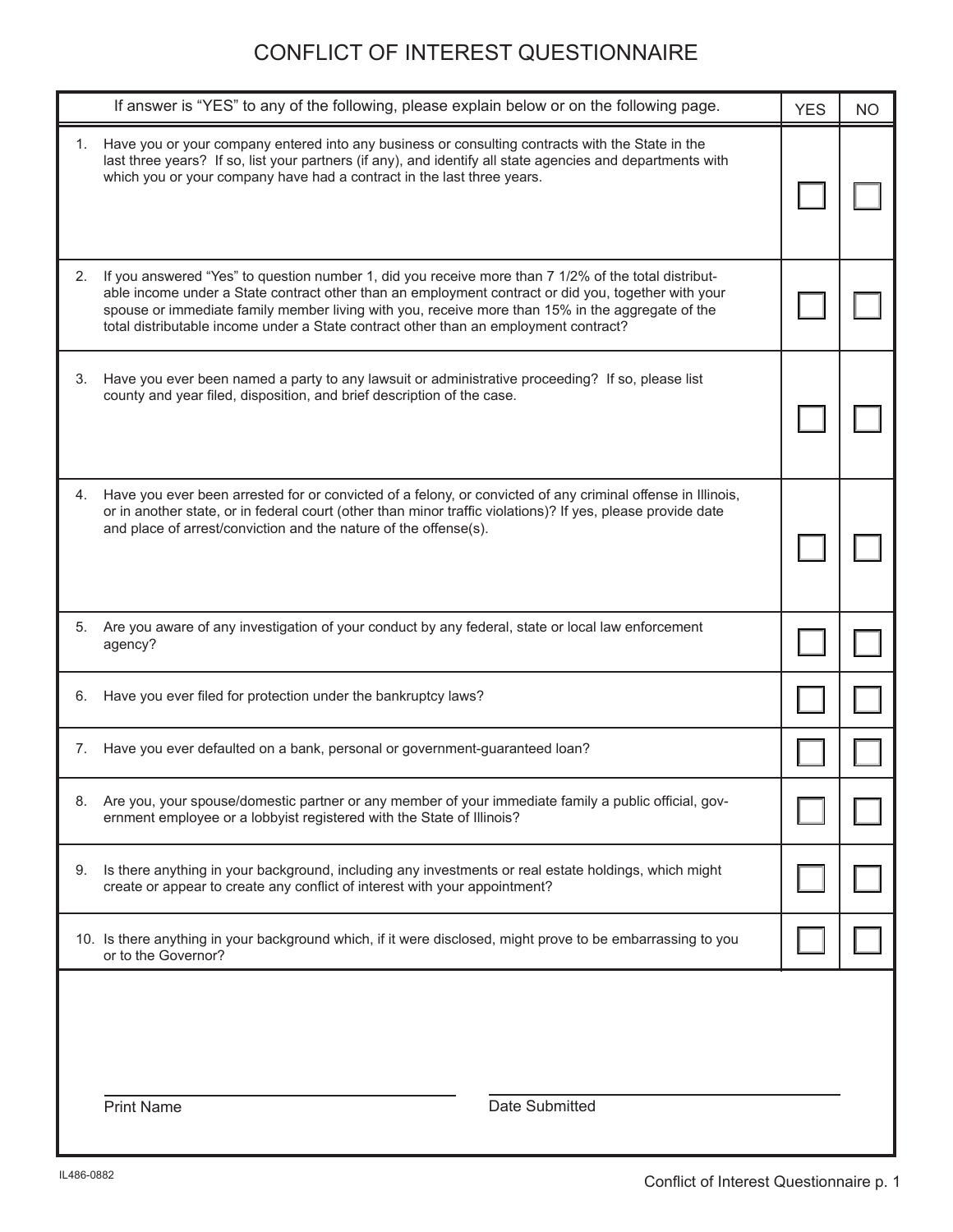Conflict of Interest Questionnaire (page 2)

Please use this page to add additional explanatory information; identify by question number.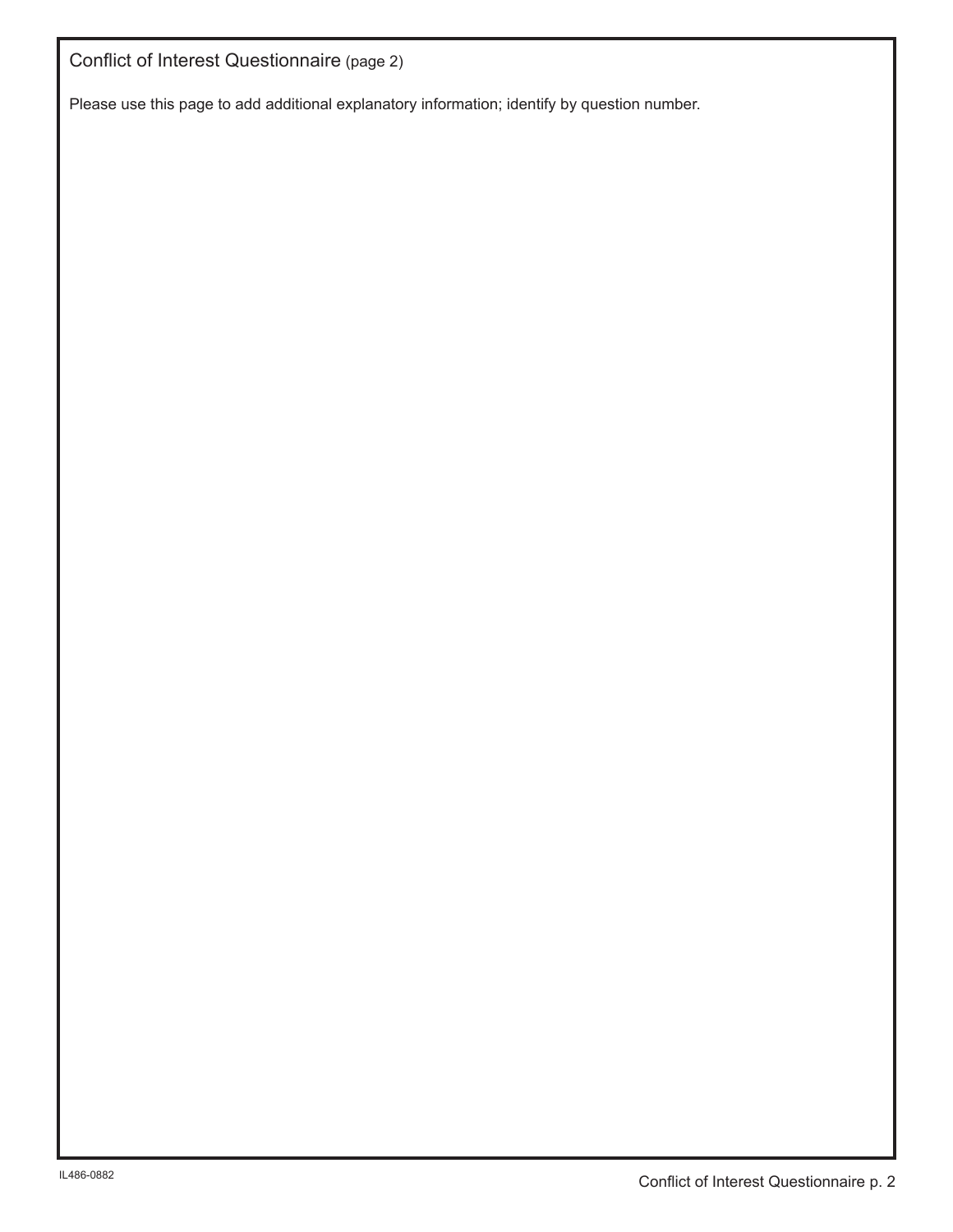## **Notice and Certification - #1**

The Illinois Lobbyist Registration Act (25 ILCS 170) provides, in pertinent part, as follows:

### **Sec. 3.1. Prohibition on serving on boards and commissions.**

Notwithstanding any other law of this State, on and after February 1, 2004, but not before that date, a person required to be registered under this Act (Lobbyist Registration Act), his or her spouse, and his or her immediate family members living with that person may not serve on a board, commission, authority, or task force authorized or created by State law or by executive order of the Governor; except that this restriction does not apply to any of the following:

- (1) a registered lobbyist, his or her spouse, or any immediate family member living with the registered lobbyist, who is serving in an elective public office, whether elected or appointed to fill a vacancy; and
- (2) a registered lobbyist, his or her spouse, or any immediate family member living with the registered lobbyist, who is serving on a State advisory body that makes nonbinding recommendations to an agency of State government but does not make binding recommendations or determinations or take any other substantive action.

The Illinois Lobbyist Registration Act provides in part that "the following persons shall register with the Secretary of State as provided herein:

- (1) Any person who, for compensation or otherwise, either individually or as an employee or contractual employee of another person, undertakes to influence executive, legislative or administrative action.
- (2) Any person who employs another person for the purpose of influencing executive, legislative or administrative action."

I certify that I read and have no conflict with Section 3.1 of the Lobbyist Registration Act (25 ILCS 170). I further certify that should I be appointed as a member of an Advisory Board under the jurisdiction of the Illinois Department of Financial and Professional Regulation, I will remain in compliance with this Act (25 ILCS 170).

Print Name Date Submitted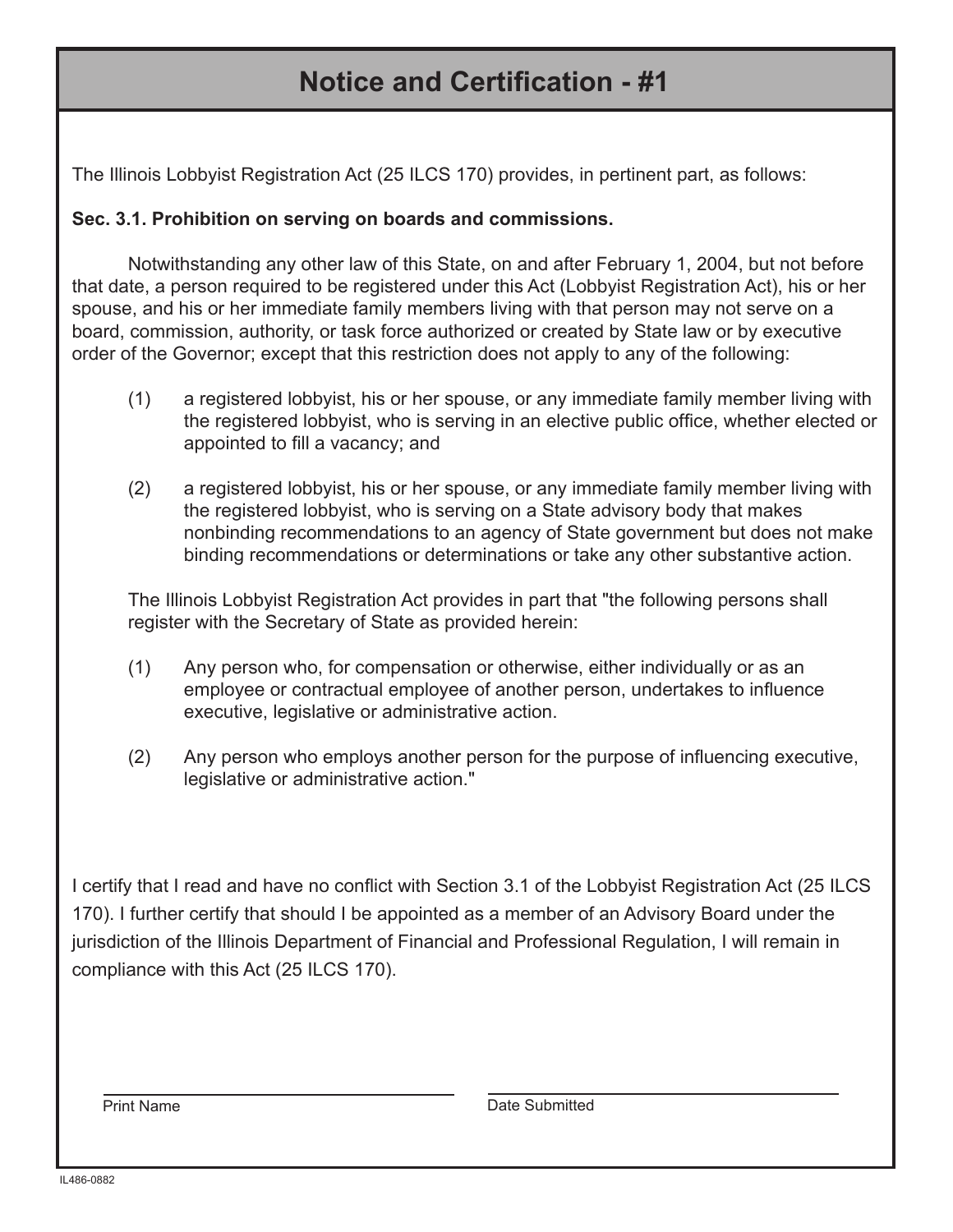## **Notice and Certification - #2**

The Illinois State Officials and Employees Ethics Act (5 ILCS 430) provides, in pertinent part, as follows:

#### **Sec. 5-55. Prohibition on serving on boards and commissions.**

Notwithstanding any other law of this State, on and after February 1, 2004, a person, his or her spouse, and any immediate family member living with that person is ineligible to serve on a board, commission, authority, or task force authorized or created by State law or by executive order of the Governor if (i) that person is entitled to receive more than 7 1/2% of the total distributable income under a State contract other than an employment contract or (ii) that person together with his or her spouse and immediate family member living with that person are entitled to receive more than 15% in the aggregate of the total distributable income under a State contract other than an employment contract; except that this restriction does not apply to any of the following:

- (1) a person, his or her spouse, or his or her immediate family member living with that person, who is serving in an elective public office, whether elected or appointed to fill a vacancy; and
- (2) a person, his or her spouse, or his or her immediate family member living with that person, who is serving on a State advisory body that makes nonbinding recommendations to an agency of State government but does not make binding recommendations or determinations or take any other substantive action.

I certify that I read and have no conflict with Section 5-55 of the State Officials and Employees Ethics Act (5 ILCS 430). I further certify that should I be appointed as a member of an Advisory Board under the jurisdiction of the Illinois Department of Financial and Professional Regulation, I will remain in compliance with Section 5-55 of this Act (5 ILCS 430).

Print Name **Date Submitted**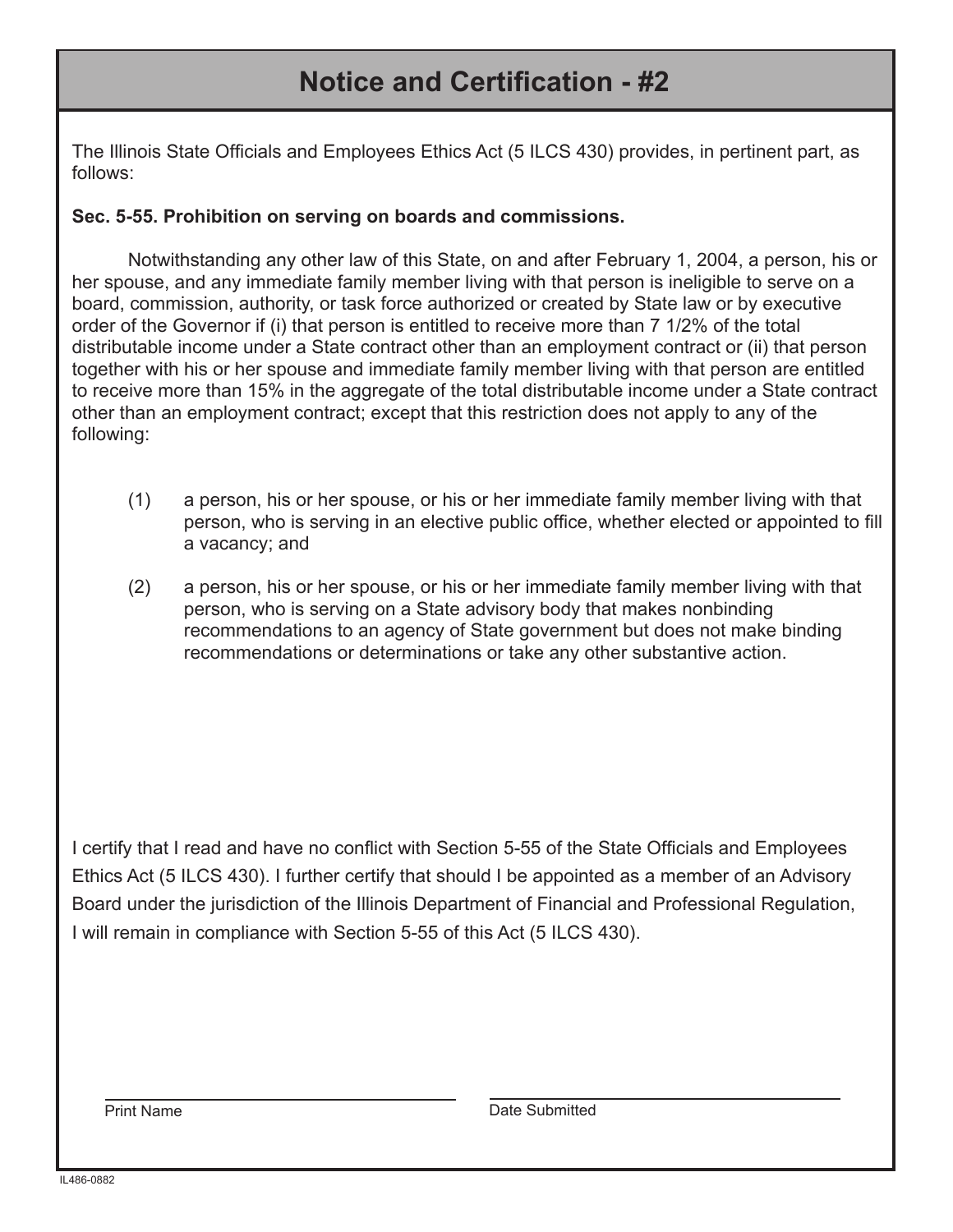### **Certification**

By signing below, I hereby certify that the foregoing responses are true, accurate and complete. I agree that any misstatement, misrepresentation, or omission of fact may result in my immediate disqualification for appointment. I authorize the State of Illinois to review my credit and criminal history, and/or to request more information about my background.

Signature Date Date

When signed and completed, please save pdf and email directly to:

#### *fpr.boards@illinois.gov*

Illinois Department of Financial and Professional Regulation